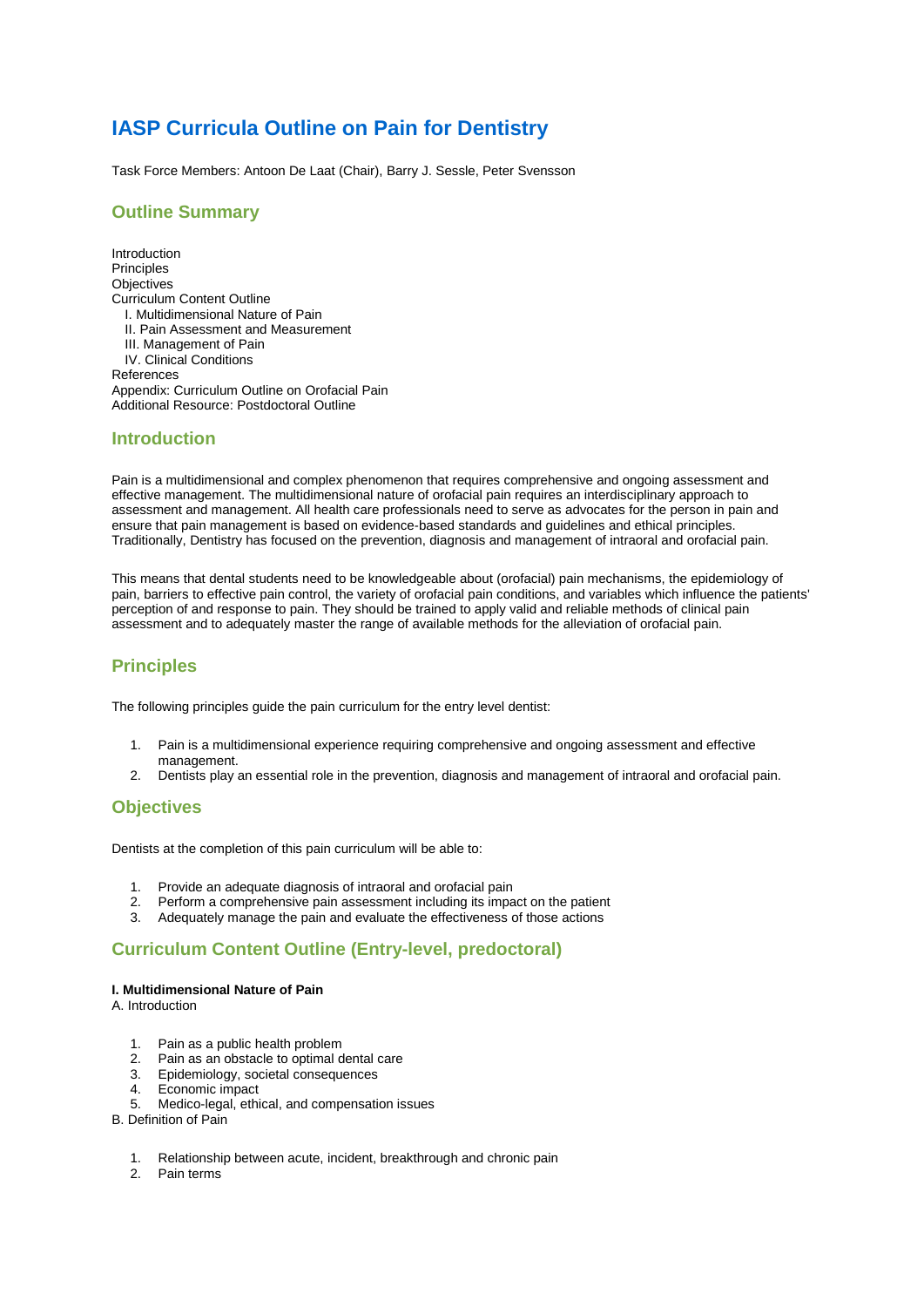- 3. Philosophical issues
- Historical aspects of the study of pain
- 5. Biological significance of acute pain (survival value) versus chronic pain
- C. Peripheral and Central Mechanisms of Pain Transmission and Pain Modulation
	- 1. Theories of pain<br>2. Peripheral districtive
	- 2. Peripheral distribution of the trigeminal nerve and other nerves of the head and neck, the anatomic relations of the structures which they innervate, and their primary central connections
	- 3. Receptors and afferents of the trigeminal system, non-neural (e.g., glia) mechanisms
	- 4. Brainstem<br>5. Thalamus
	- 5. Thalamus and cerebral cortex<br>6. Features that distinguish the tr
		- Features that distinguish the trigeminal system from the spinothalamic and dorsal column lemniscal systems, e.g., the proportion of myelinated to unmyelinated fibers, the occurrence of sites (e.g.,tooth pulp, cornea) predominantly or exclusively innervated by nociceptive afferents, the bilateral and disproportionately large representation of the orofacial region in higher levels of the somatosensory system, the nuclear and subnuclear organization of the trigeminal brainstem complex
	- 7. Related motor centers and mechanisms underlying orofacial movement
	- 8. Segmental and brain centers modulating pain transmission
	- 9. Neurochemicals involved in pain transmission and control
	- 10. Genetic aspects
	- 11. Affective, cognitive, behavioral, developmental and aging aspects
	- 12. Interpersonal and psychosocial issues; illness behavior; the influence of political, governmental, and social welfare programs

#### **II. Pain Assessment and Measurement**

- 1. Measurement of pain, as well as disability, associated distress, and suffering
- 2. Assessment of pain relief<br>3. Patient evaluation (psychology
- 3. Patient evaluation (psychological and physical status)<br>4. Objective tests and procedures, e.g., physical exam, t
- 4. Objective tests and procedures, e.g., physical exam, tooth vitality tests, radiographs, microbiology,
- hematology, serology, nerve blocks, chair-side sensory tests, etc.

### **III. Management of Pain**

A. Control of preoperative and operative pain and apprehension

- 1. Non-pharmacological methods
	- a. Psychological and behavioral methods
	- b. Interpersonal strategies of patient management
	- c. Hypnosis, acupuncture, etc.
- 2. Pharmacological methods analgesics
	- a. Review of physiologic and pharmacologic considerations
	- b. Selection of agents
	- c. Techniques of administration<br>d Prevention recognition and n
	- Prevention, recognition and management of complications and emergencies, including principles of advanced life support
- 3. Pharmacological methods local anesthesia
	- a. Review of anatomic and physiologic considerations
	- Selection of agents
	- c. Technique of injections
	- d. Prevention, recognition and management of complications and emergencies, including principles of advanced life support
- 4. Pharmacological methods conscious sedation (anti-anxiety treatments)
	- a. Review of related cardiovascular, respiratory, and central nervous system physiology and pathophysiology and psychopathology
	- b. Selection of agents<br>c. Techniques of adm
	- c. Techniques of administration<br>d Prevention recognition and r
	- Prevention, recognition, and management of complications and emergencies, including the principles of advanced life support
- 5. Overview of general anesthesia and deep sedation
- Interaction of pharmacological and psychological methods
- B. Control of postoperative pain and apprehension
	- 1. Use of appropriate instructions and interpersonal strategies
	- 2. Selection of appropriate pharmacological agents based on procedures and patient's psychological background

### **IV. Clinical Conditions**

- A. Taxonomy of orofacial pain
	- 1. Familiarity with the classification of acute pain and chronic orofacial pain syndromes, the principles upon which it is based, and the application to specific cases is required.
	- 2. The IASP classification of chronic pain syndromes (Bogduk & Merskey 1994) and DSM IV Classification of Somatoform Disorders (Diagnostic and Statistical Manual of Mental Disorders (4th Ed)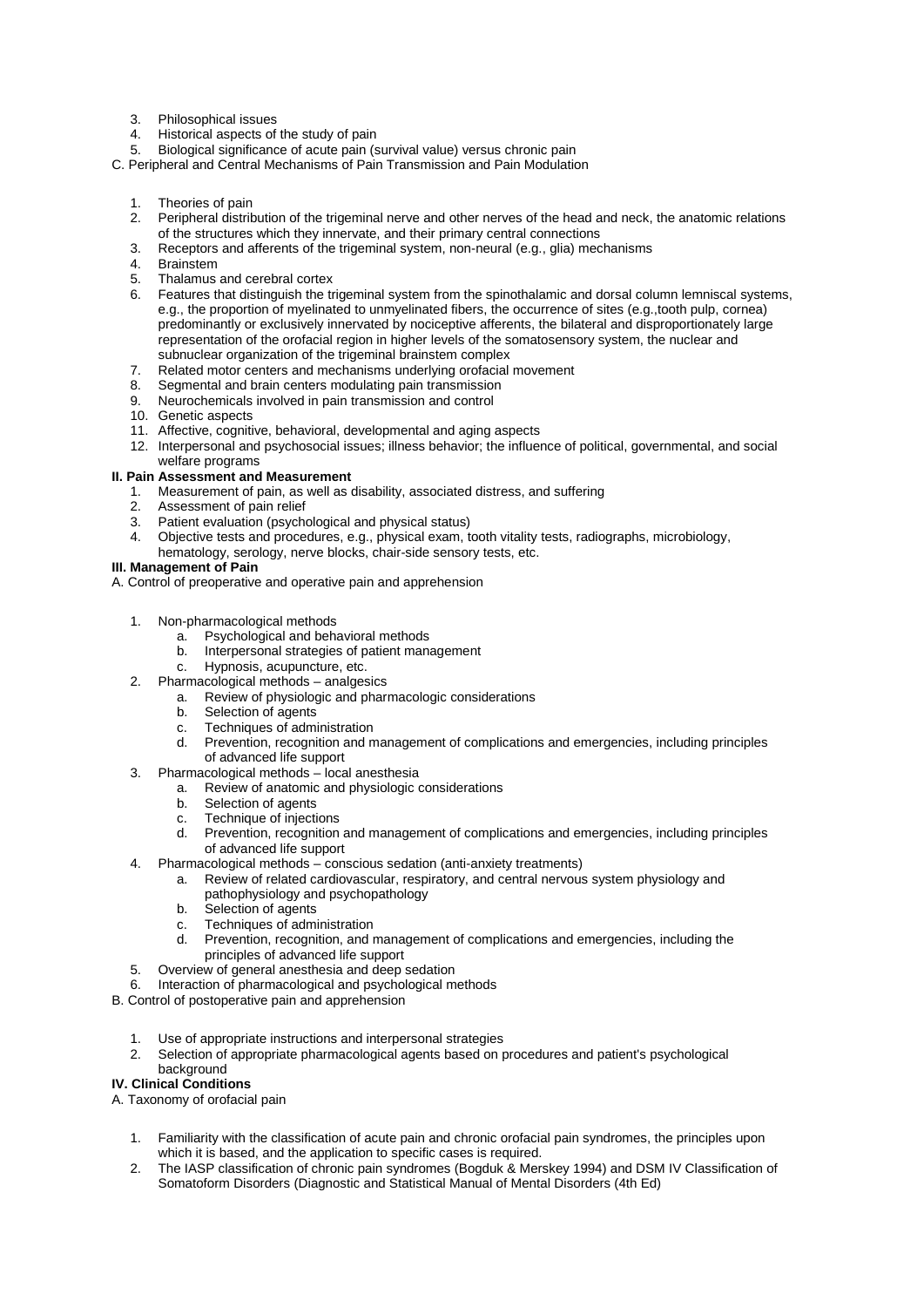- B. Diagnostic features, etiology, mechanisms and management of orofacial pain associated with:
	- 1. Specific sites, e.g., tooth, TMJ, muscle, mucosa, skin, sinus, bone
	- 2. Infections, e.g., herpes, candidiasis
	- Non-dental referral, e.g., earache, cardiac, headache
	- 4. Orofacial referral patterns<br>5. Orofacial pain conditions
	- 5. Orofacial pain conditions
		- a. Trigeminal neuralgia<br>b. Glossopharyngeal ne
		- Glossopharyngeal neuralgia
		- c. Postherpetic neuralgia<br>d. Temporomandibular Di
		- Temporomandibular Disorders
		- e. Oral dysesthesia, burning mouth syndrome
		- f. Atypical facial pain, atypical odontalgia, etc.
		- g. Orofacial malignancy
		- h. Headaches, e.g., migraine, cluster headache
		- i. Peripheral nerve injury and deafferentation pain
		- j. Others, e.g., carotidynia

## **Appendix**

#### **Curriculum Outline on Orofacial Pain**

#### **I. Anatomical, physiological, and psychological aspects of orofacial pain**

- 1. To have a broad general knowledge of the anatomy and physiology of the orofacial structures, particularly of the peripheral nerve distribution of the major trigeminal nerve trunks and other cranial nerves, the anatomic relations of the structures they innervate, and their primary central connections.
- 2. Be familiar with the commonalties between the trigeminal system and the spinal and lemniscal systems that make current concepts of neurobiology, nociceptive transmission and its control applicable to the trigeminal system.
- 3. Similarly, be aware of features that distinguish these systems, e.g., in the trigeminal system, the proportion of myelinated to unmyelinated fibers and the properties of some of these fibers are different from those in spinal nerves; the occurrence of sites (e.g., tooth pulp, cornea) in the orofacial region that are predominantly or exclusively innervated by nociceptive afferents; the bilateral and disproportionately large representation of the orofacial region in higher levels of the somatosensory system; the exquisite sensibility of orofacial tissues.
- 4. Be familiar with psychological, psychosocial, genetic and environmental factors associated with orofacial pain and other pain conditions.

#### **II. Diagnosis of orofacial pain**

A. To have a broad general knowledge of the major diagnostic features and possible etiological, epidemiological, and pathophysiological aspects of pain associated with:

- 1. Specific sites: tooth and surrounding structures, temporomandibular joint, muscle, mucosa, sinus, bone, salivary glands
- 2. Orofacial pain conditions including cranial neuralgias and neuropathic pain, temporomandibular disorders, neurovascular and other headaches, idiopathic pain conditions such as burning mouth syndrome, atypical odontalgia , atypical facial pain.

#### B.

- 1. Be familiar with the general principles of taking a structured orofacial pain history and carrying out a clinical examination of the orofacial region and adjacent structures.
- 2. Be aware that there are objective and validated tests and procedures used for differential diagnosis of many of the above but that some diagnostic approaches still lack reliability, validity, specificity, or sensitivity. Tests and procedures include tooth pulp vitality and tooth percussion tests, muscle palpation tests, salivary tests, quantitative sensory and neurophysiological tests, and other physical exams; behavioral and psychosocial assessments; radiographs and other imaging techniques; microbiological and serological tests; biopsies; and controlled nerve blocks.
- 3. Be aware of the common orofacial patterns of pain referral. Also be aware that orofacial pain may sometimes be referred from remote sites (e.g., earache, cardiac pain, intracranial lesions).

#### **III. Management of orofacial pain**

A. Be aware of the current evidence-based management approaches, and their indications and contra-indications, for the different types of orofacial pain noted in section II. Some of the commonly used therapeutic approaches include pharmacological agents, surgery, physical medicine, and multidisciplinary management, including cognitive behavioral approaches, as well as the use of support groups. Be able to inform the patient on these topics.

### **References**

Sessle B.J., Lavigne, G., Lund J.P. Dubner, R. Orofacial Pain: From Basic Science to Clinical Management. 2nd Ed. Quintessence, Chicago, 2008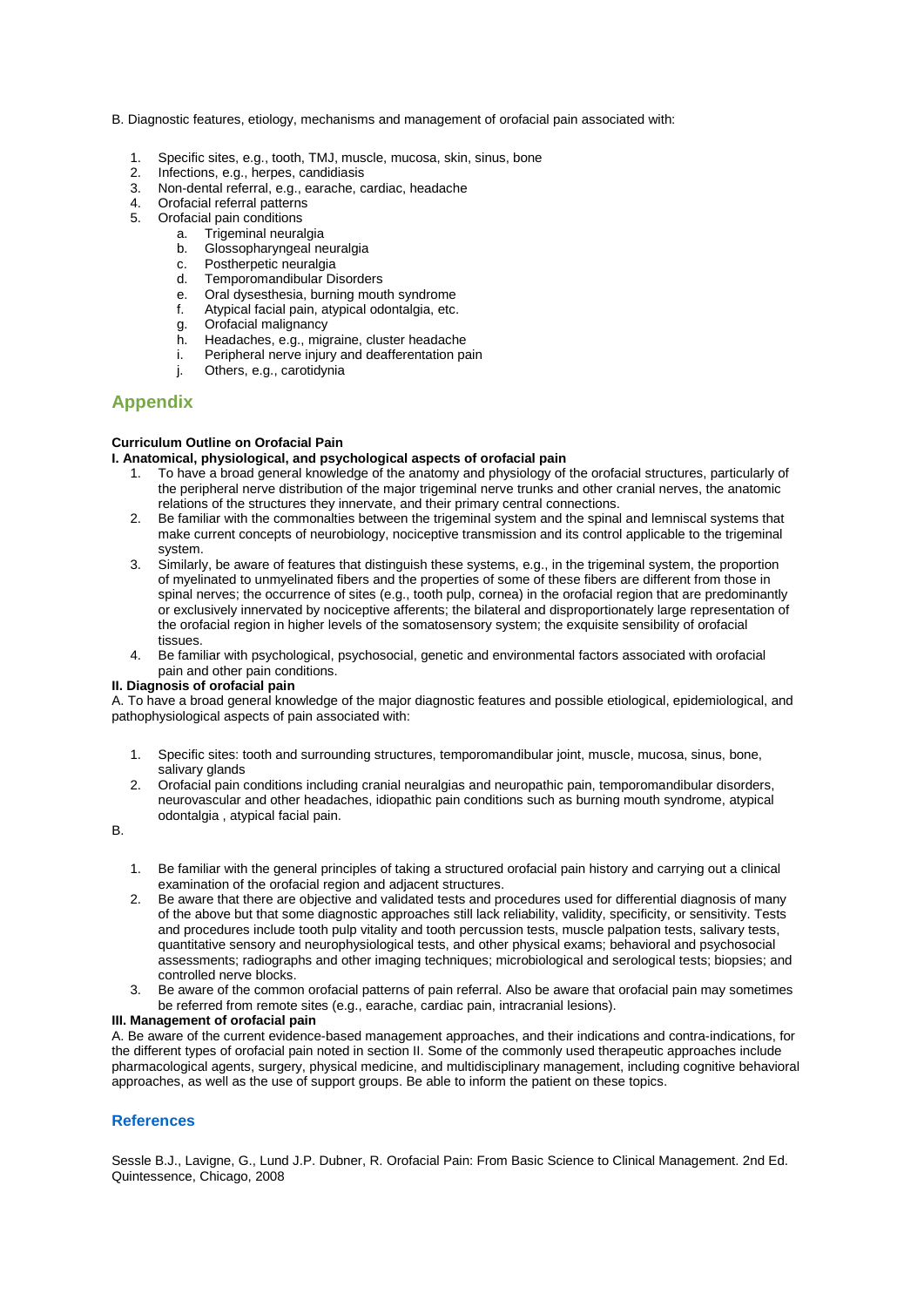de Leeuw R. Orofacial Pain. Guidelines for assessment, diagnosis and management. 4th Ed. The American Academy of Orofacial Pain. Quintessence Publ Co, 2008

Sessle BJ, Baad-Hansen L, Svensson P. Orofacial Pain. In: Clinical Pain Management: A Practical Guide. Lynch M, Craig K, Peng P (Eds.) Wiley Blackwell, 2010

Sharav Y, Benoliel R. Orofacial Pain and Headache, Mosby Elsevier 2001

Zakrzewska, J. Harrison S.D. Assessment and management of orofacial pain, Elsevier, 2002

# **Additional Resource**

### **Postdoctoral Curriculum**

#### **I. Multidimensional Nature of Pain**

A. Representative and associated non-dental syndromes and conditions, e.g., phantom pain, causalgia, cancer pain, arthritis, reflex CRPS I and II, fibromyalgia, etc.

#### B. Pain in special contexts

- Postoperative pain (including prophylaxis)
- 2. The harmful effects of unrelieved severe acute pain
- 3. Children and infants (signs of pain, evaluation and management, physiology, acute and chronic pain)
- Cancer-related pain (death and dying, palliative care)
- 5. Aged patients<br>6. Intellectually in
- Intellectually impaired patients
- 7. Occupational issues (e.g., use syndromes, post-traumatic stress disorders)
- C. General anesthesia and deep sedation
	- 1. Survey of agents used and their proper selection<br>2. Survey of adjunctive agents and rationale for their
	- Survey of adjunctive agents and rationale for their use
		- a. Anticholinergics
		- b. Sedatives<br>c. Analgesics
		- c. Analgesics<br>d Muscle rela
		- Muscle relaxants
	- 3. Indications and contraindications for use of general anesthesia in ambulatory patients<br>4. Patient selection and prenaration
	- Patient selection and preparation
	- 5. Complications associated with use of general anesthesia and deep sedation

#### **II. Pain Assessment and Measurement (Examination, differential diagnosis, and clinical decision analysis in orofacial pain)**

- 1. Fundamental examination and diagnostic principles in medicine and dentistry
- 2. Radiological interpretation of soft and hard tissue components of the masticatory system
- Neurological interpretation of acute and chronic pain disorders including quantitative sensory testing
- 4. Predictors of and treatment outcome measures in orofacial pain disorders

# **III. Management of chronic pain**

- 1. General principles
	- a. The measurement, quantification and recording of pain
	- b. The multiperspective approach (multidisciplinary pain clinics)
	- c. The clinician-patient relationship
- 2. Clinical pharmacology
	- a. Nonsteroidal anti-inflammatory drugs
	- b. Systemic and spinal opioids
	- c. Local anesthetics
	- d. Other drugs (anticonvulsants; antidepressants; agents influencing 5-HT, endorphins, and other endogenous neurochemicals)
- 3. Neurostimulation techniques
	- a. Transcutaneous nerve stimulation
	- b. Acupuncture
- 4. Nerve blocks
	- a. Local anesthesia
	- b. Neurolytic solutions
- 5. Neurosurgical techniques
	- a. Nerve decompression b. Neurectomy
	- c. Sympathectomy
	- d. DREZ